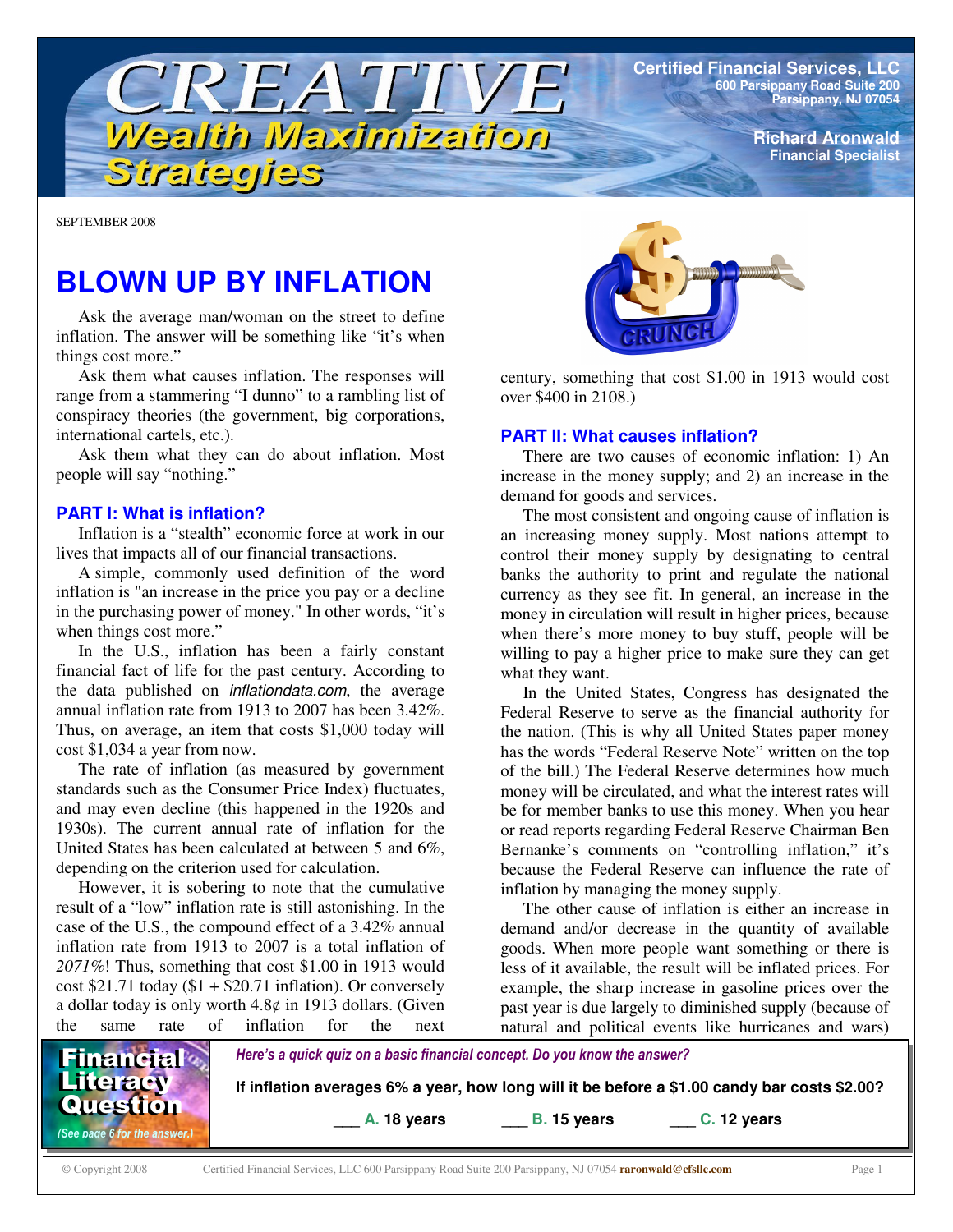*and* increased demand in growing economies such as China and India.

### **PART III: What are the consequences of inflation?**

It depends on which action (increased money supply or increased demand for goods) is causing the inflation.

Monetary inflation usually encourages spending, and most government economists see increased spending as a way to keep the economy rolling. This is the rationale for the government issuing Economic Stimulus checks: put money in the economy, and let people spend it.

Ongoing monetary inflation also encourages borrowing, and discourages saving. If inflation is going to make today's money worth less in the future, it makes sense to buy now, but make payments later. Again, an example may be helpful: Even at just 3% annual inflation, a \$500,000 house will cost \$515,000 next year. And a \$3,000-a-month fixed mortgage payment on a 30-year mortgage will actually cost less than \$3,000 in the future. Given these realities, inflation gives consumers a rational incentive to buy today, even if they have to borrow to do it.

When inflation is the result of an increased demand for goods, the most likely consequence will be increased competition or the development of alternatives. Ultimately, inflation as a result of increased demand may even result in lower prices in the future.

For example, high gasoline prices may make it attractive for new players to enter the market. The situation may encourage the development of new extraction methods, or cause people to reconsider drilling in the Alaskan tundra. As gas prices go up, alternative fuels and transportation modes may become more competitive. In some situations, the alternatives

> **Cumulative Inflation by** Decade Since 1913 © InflationData.com **Updated 5/16/2008**

may eventually become the product of choice – hydrogen might someday replace oil, just as 8-track tapes were replaced by cassettes… which were replaced by CDs, which are being replaced by iPods and Internet downloads.

Sometimes the innovation and productivity sparked in response to increased demand for a good or service can override monetary inflation. In 1972, Texas Instruments introduced a rudimentary portable computer that could perform four arithmetic basic functions – addition, subtraction, multiplication, and division. This hand-held calculator retailed for \$119.95. Adjusted for inflation, that \$119.95 calculator would cost about \$850 today. But today, \$850 will buy a good laptop, and a hand-held calculator can be had for 50 cents at the counter of your local gas station. Even with monetary inflation, the price of portable computing devices has dropped precipitously.

#### **PART IV: What's the problem with inflation?**

Inflation diminishes the purchasing power of our money, but there's some debate as to how damaging inflation is to individual finances.

Most economists agree about the reasons for, and the outcomes of material-good inflation. If people want more of something, or if there's less of it available, the market eventually finds the best ways to meet the demand. Along the way, new technologies may arise and old businesses may close. Inflation here is part of the "invisible hand" of capitalism, eventually leading to a higher standard of living for most people.

However, the opinions about the value of monetary inflation vary greatly.

Some see monetary inflation as a method for providing the right incentives for everyone to keep

> spending, since spending keeps people employed, which allows for more spending, etc. (For a more indepth critique of this perspective, see the "Paradox of Thrift," article in our February 2008 issue.) Others view monetary inflation as benign manipulation  $-$  in the end, nobody really gets hurt. Still others, such as Murray Rothbard and the Austrian School economists, see inflation as a form of counterfeiting because the first parties in the act of monetary inflation are the ones who benefit most. The immediate beneficiaries of monetary inflation are governments and banks, and in repeated government-sponsored inflations, the worker never quite catches up. Prices go up before wages, thus the working American

2500.00%

2000.00%

1500.00%

1000.00%

500.00%

 $0.00%$ 

1920

97.96%

2008 2071.23%

2000 1675 51%

1990 1265.31%

1980

780.61%

1970 306.12%

 $-1960$ 

155.10% 204.08%

1950

1940

43.88%

1930

**64 29%**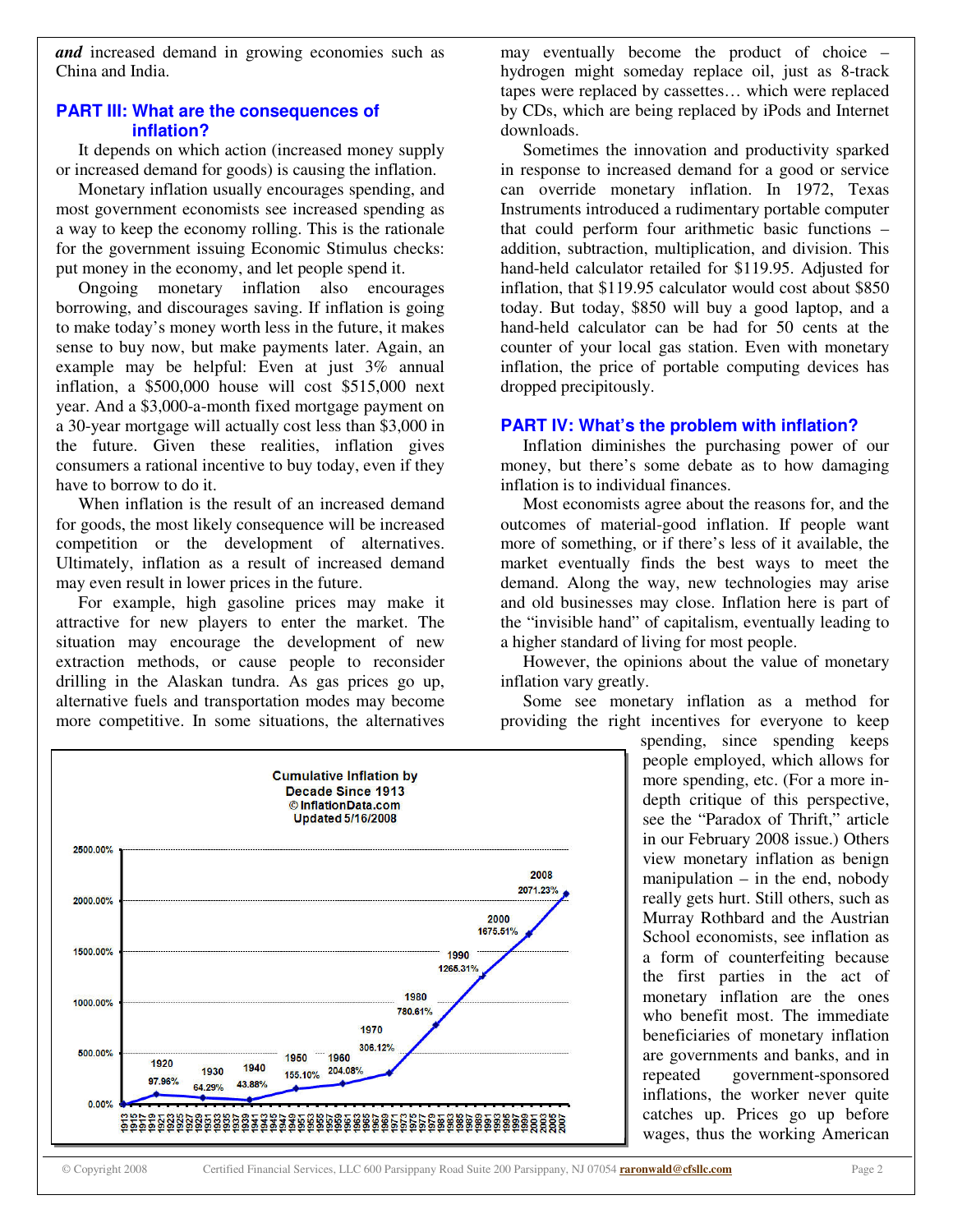is always a little bit behind.

As long as the erosion of our purchasing power is minimal, inflation is a nuisance we learn to live with. When monetary inflation is low, wages eventually increase as well, and people adjust. Likewise, when inflation due to increased demand isn't too steep or too fast, most people have time to find alternatives or make changes.

But when the rate of inflation gets high, or when monetary and increased demand inflation are combined, people start to feel some intense economic pain. Some events from the past two years are good examples.

The sub-prime mortgage mess came about because too many homeowners couldn't make their mortgage

payments. When banks can't collect payments on their existing loans, they don't have the funds to make new loans, and they can't pay interest to their depositors. If depositors decide to cash out, banks will close. If too many banks close, the monetary system is no longer functional.

To preserve the integrity of the United States financial system, the Federal Reserve decided to "loan" banks enough money to stay in business, and hopefully give them time to recover their mortgage losses. While the loans may have averted a financial meltdown, one of the side effects of this

infusion of cash was inflation. The Aug. 19, 2008 *Wall Street Journal* noted that the Labor Department said the producer price index for finished goods jumped 1.2% on a seasonally adjusted basis in July. 1.2% per month is equivalent to an inflation rate of more than 14% annually.

Combine this relatively steep monetary inflation with the increased worldwide demand for fuel, and it's a financial double whammy. Basic standard-of-living items cost more, and since incomes are not increasing fast enough, people stop buying things. When no one is buying, businesses respond by lowering prices, cutting production, closing stores or laying off workers. That's a storyline you've seen repeated at Starbucks, General Motors, Bennigan's and a bunch of other businesses.

It's also what's happening in the residential housing market. On August 9, 2008 *Newsweek* reported that the average U.S. home has lost 16% of its value in the past year, and that the number of houses sold has dropped by one-third since the market peak in 2006. Prices are down and there are fewer people who can afford to buy a home.

# **PART V: What can you do about inflation?**

#### **1. Plan for it.**

As a consumer whose wages may eternally trail the price increases caused by monetary inflation, you may detest inflation. But since both democracies and

dictatorships practice monetary inflation, it's not like you can get away from it. You have to face it.

If you entered the workforce 25 years ago, \$20,000 a year might have represented a very respectable starting salary. Today, you probably need \$75,000-\$100,000 to make it. And tomorrow, you're going to have to increase your income even more. If your income isn't going up, you're going down. That's the nature of inflation.

This is true in retirement as well as during your working years – each year will require more income to maintain the same standard of living. A static "conserve-principal-live-on-the-interest" approach won't work, because the principal needs to increase

> every year as well. This is why financial professionals often calculate retirement scenarios using a projected rate of inflation. (For more on this issue, see the box on Page 2.)

> Also, many types of insurance (such as homeowner's, disability income and life) usually offer some types of inflationprotection options.

# **2. Watch for the Bubbles – and Avoid Them**

Wherever there is high inflation, there's also the likelihood of a financial "bubble" –

rising prices that are so inflated they cannot be sustained. Remember that monetary inflation encourages borrowing. When people are willing to borrow large amounts to invest in "sure things," it's often an indicator that the bubble is about to burst.

In Charles P. Kindleberger's 1978 classic, *Manias, Panics and Crashes: A History of Financial Crises*, the author describes the end result of most periods of high inflation: "What happens, basically, is that some event changes the economic outlook. New opportunities for profits are seized, and *overdone*, in ways so closely resembling irrationality as to constitute a mania." In other words, people see a good idea, go crazy over it – and burst the bubble.

This is a perfect explanation of the recent mortgage crisis. Banks, homeowners and investors all saw great opportunities in residential real estate, opportunities so great they were willing to engage in risky loans in order to get in on the action.

## **3. When the Bubble Bursts, There May Be Great Bargains**

Dean LeBaron, a noted institutional investment manager, states, "When the bubble bursts, people of wealth and credit scramble to unload whatever they have bought at greater and greater losses, and cash becomes king."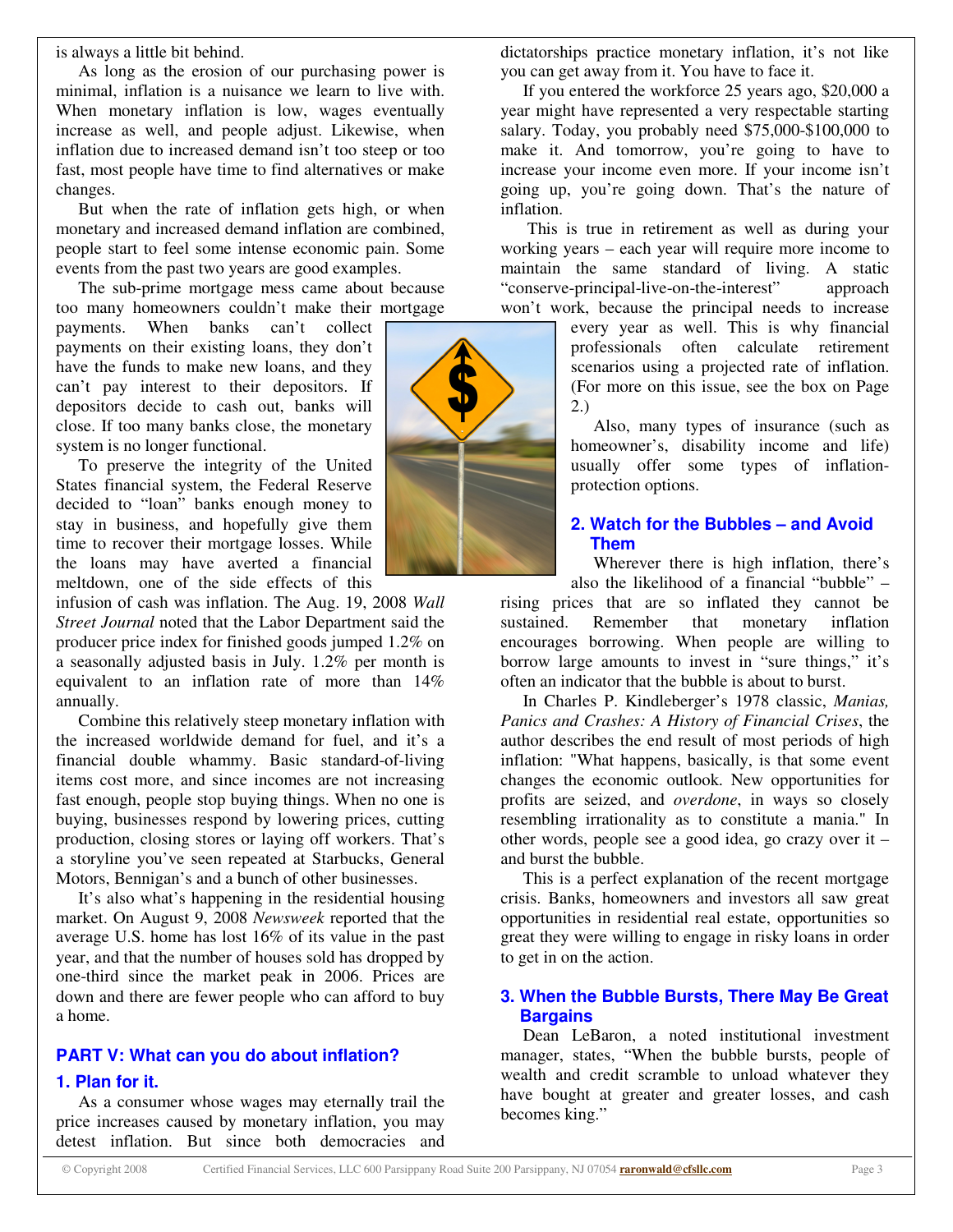What will those opportunities look like? Every situation is different. For example, some individuals with available cash have scooped up foreclosed homes at deep discounts. It's impossible to know where the bottom will be in residential real estate, but those with cash are the ones who could seize the opportunity.

#### **4. Keep Saving – But in the Right Places**

Inflation makes it harder to save, because inflation often rewards short-term buying and long-term borrowing. But if you want to get the bargains you will have to accumulate savings – even if the current rate of return on this money is less than the rate of inflation.

One of the keys to beating inflation is the ability to reposition your assets according to the changing financial landscape. There may be times to buy a real asset (like a home) and times to hold cash (getting out before the bubble bursts).

In this regard, while it's true that qualified retirement plans have many attractive features and tax advantages, some of the restrictions (withdrawal penalties, investment choices, etc.) may not allow the flexibility to fully capitalize on inflation-related opportunities.

# **HAVE YOU FACTORED INFLATION INTO YOUR FINANCIAL PLANS?**

**ARE YOU PREPARING TO EARN MORE, AND SAVE MORE, AS TIME GOES ON? ARE SOME OF YOUR ASSETS POSITIONED WITH INFLATION IN MIND? (CONTACT US FOR IDEAS TO HELP YOU OFFSET THE RISKS OF INFLATION.)**

# **DIFFERENT ITEMS, DIFFERENT RATES OF INFLATION:**

### *When planning for retirement you can't just use the Consumer Price Index*

One of the sections of this month's lead article mentioned how financial professionals often include a projected rate of inflation when constructing potential retirement scenarios for their clients. Based on historical models, many advisors will use an inflation rate between 3 and 5%. While this is only an estimate, the



number still attempts to reflect the economic realities retirees will face when they stop working and start living off their accumulated savings. But there could be a problem.

The costs associated with drugs and medical care, which are some of the largest expenses incurred by retirees, have outpaced the general

inflation rate for the past 20 years. A report from New Retirement **(**www.newretirement.com) notes that health care cost "increases are expected to continue in the years ahead. Some industry surveys predict that costs will rise as much as  $15\%$  annually. This growth will double the cost of retiree health care in just five years."

Aon Consulting Worldwide reported in an August 2008 press release that "the cost of prescription drugs has increased 87% in the last 5 years, an average annual increase of more than 13% compounded per year."



Rising medical costs are primarily a result of a growing senior population with an ever-increasing need for medical attention.

> The New Retirement report goes on to note the amount of medical attention received increases dramatically for seniors as

they get older – for those over age 85, medical costs can consume, on average, 30% of the retirees' income.

Since the boomers are just beginning to reach retirement age, it seems likely that the demand for medical care for the elderly will continue to increase over the next decade. That's sobering. But when you attempt to make a projection putting these two pieces together – high medical costs combined with a high inflation rate for services, the calculation can be scary.

Begin with an annual after-tax retirement income of \$100,000. Suppose you assume that 15% of your income in retirement will be devoted to medical expenses. Assume that the inflation rate on that portion of your cost-of-living will experience an annual inflation rate of 15%, as mentioned above. Assume the remaining 85% of your expenses will grow at a 4% annual rate. Here's what your cost-of-living looks like in Year 1:

#### **Medical Expenses Other Expenses Total Expenses Yr 1 \$15,000 \$85,000 \$100,000**

Now look at Year 2. Medical Expenses increase by 15%, while all others increase by 4%...

**Medical Expenses Other Expenses Total Expenses Yr 2 \$17,250 \$88,400 \$105,650**

Because of the high inflation rate for medical expenses, the overall rate of inflation is 5.65%. And medical expenses comprised 16.32% of all expenses, not 15% as in Year 1.

Playing this scenario out over several years, the numbers get worse:

|      | <b>Medical</b>  | <b>Other</b>    | <b>Total</b>    | <b>Inflation</b> |
|------|-----------------|-----------------|-----------------|------------------|
|      | <b>Expenses</b> | <b>Expenses</b> | <b>Expenses</b> | Rate             |
| Yr 3 | \$19,387        | \$91,936        | \$111.323       | 5.80%            |
| Yr 4 | \$22,813        | \$95,613        | \$118.426       | 5.95%            |
| Yr 5 | \$26,235        | \$99,437        | \$125,772       | 6.12%            |
| Yr 6 | \$30,170        | \$103,415       | \$133,585       | 6.30%            |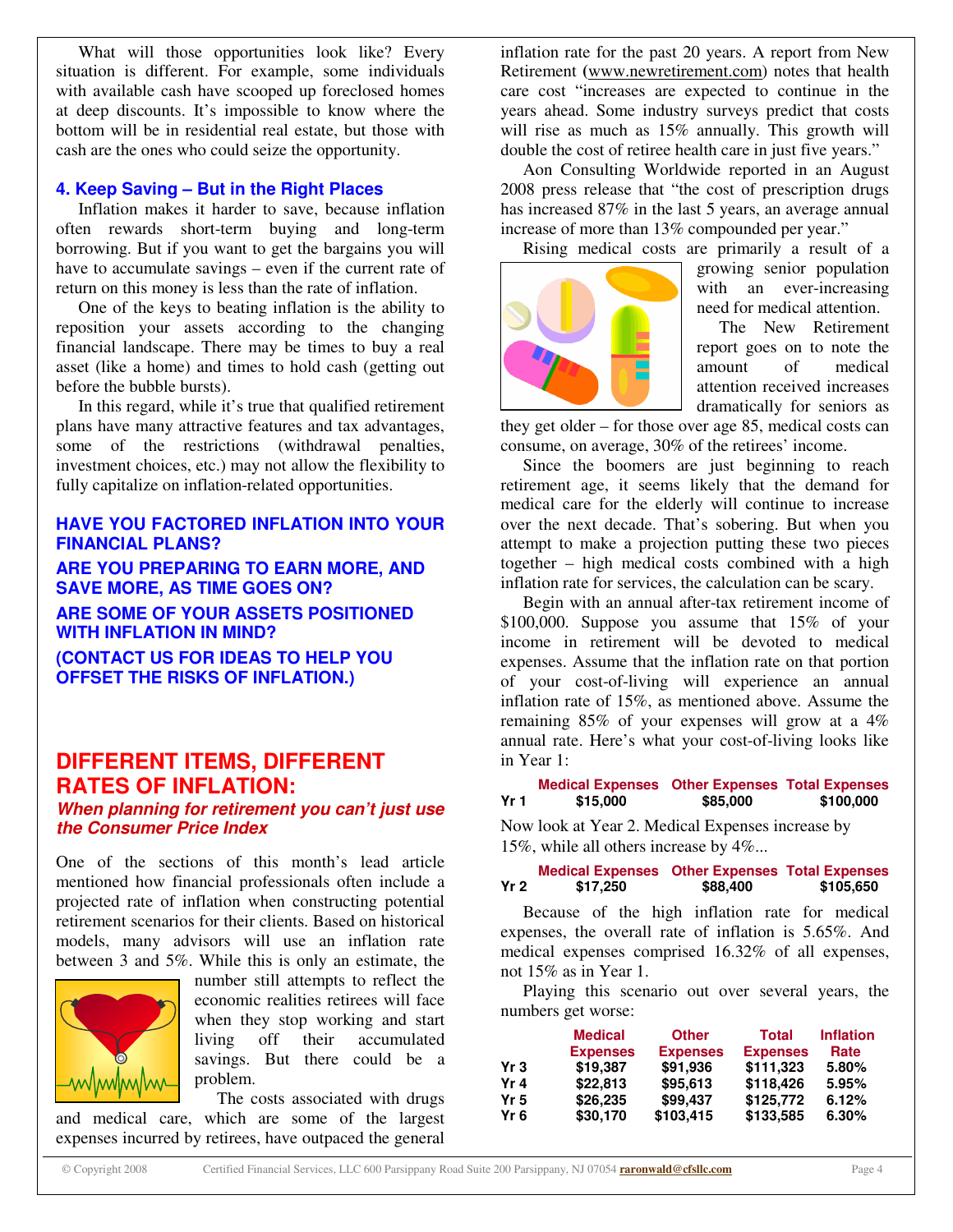Not only is your annual inflation rate creeping up, but in Year 6, medical expenses now consume 22.5% of all income.

Considering the numbers generated from this simple exercise, it's no wonder financial professionals are now advocating upwards of \$150,000 of retirement savings be allocated exclusively to paying medical expenses. The combination of demand and price inflation makes this item a potential deal-breaker in your quest for financial security.

# **BRAVE NEW WORLD: USING A LIFE EXPECTANCY REPORT TO SHAPE YOUR FINANCIAL DECISIONS**

What if someone could tell you with 96% accuracy how long you would live? Would you want to know? How would this knowledge affect the way you live your life? Would it change the way you used your money? These are some intriguing questions that arise from a relatively new actuarial process called a Life Expectancy (LE) Report.



### **What are Life Expectancy Reports?**

LE reports are a special form of risk assessment currently offered by five or six appraisal firms in the United States. Most

of their LE assessments are made in conjunction with viatical and life settlement transactions, but it is possible for an individual to request a life expectancy report.

A viatical settlement is the sale of a life insurance policy of a terminally ill individual to a third party. Typically a viatical settlement involves a person who has a life expectancy of less than 2 years. A life settlement is the sale of a life insurance policy to a third party, where the insured individual does NOT have a known life-threatening or terminal illness or condition. In both situations, the policy owner receives cash immediately for the sale of the policy.

The amount paid upon the sale of the policy to a third party is based on a life expectancy (LE) report. All things being equal, the lower the LE report, the higher the payout to the seller of the policy. These reports typically calculate life expectancy in terms of months, as opposed to years.

Over time, these specialized medical underwriting firms have developed several proprietary formulas for calculating LEs. By analyzing pools of 200 or more individuals, these firms claim to be able to project the mortality of individuals with plus or minus 10 percent accuracy. One company even boasts a documented 96% accuracy in their LE reports since 2000.

# **How is an LE report compiled?**

An LE report is assembled by assessing several factors such as:

- Sex (females are expected to live longer than males)
- **Genetics** (some people are predisposed to living longer than other people)
- **Lifestyle choices** (smoking, drinking, using drugs, engaging in dangerous activities or jobs)
- **Availability of advanced medical technology**
- **Access to clean drinking water, better nutrition**
- **Geographic location** (some parts of the country have higher life expectancies than others)
- **Current age** (the older you are, the more dangers of death you have survived, and the higher your LE!)

The LE appraisers use family medical history, attending physicians' reports (APSs) from doctors seen by the insured, records of all attending physicians (including specialists), and a preliminary application to gather the necessary data. It is common for the data used in compiling the report to run to several hundred pages. A typical LE report may cost between \$200 and \$500, and can usually be processed with 8-10 days (although one company promotes a 48-hour turnaround time for life settlements).

# **How could LE reports influence financial decisions?**

According to articles that appeared in the April 2008 *Agent's Sale Journal* and the July 8, 2008 InsuranceNews.net, some financial professionals have begun using LE reports in developing financial strategies and managing the retirement assets for senior individuals. This may include determining their client's allocation of investments, or the selection of an annual withdrawal rate for retirement income. Instead of using general rules of financial allocation, the LE report can be used to produce plans more precisely structured to fit the client's situation.

For example, if a healthy 70-year old receives a much higher than normal LE report, this knowledge could change some of his investment and asset allocation decisions. He might consider more investment risk believing he has a longer time horizon. He might consider a lifetime annuity, knowing that the odds are in his favor that he will live long enough to see his monthly payments far exceed his initial investment.